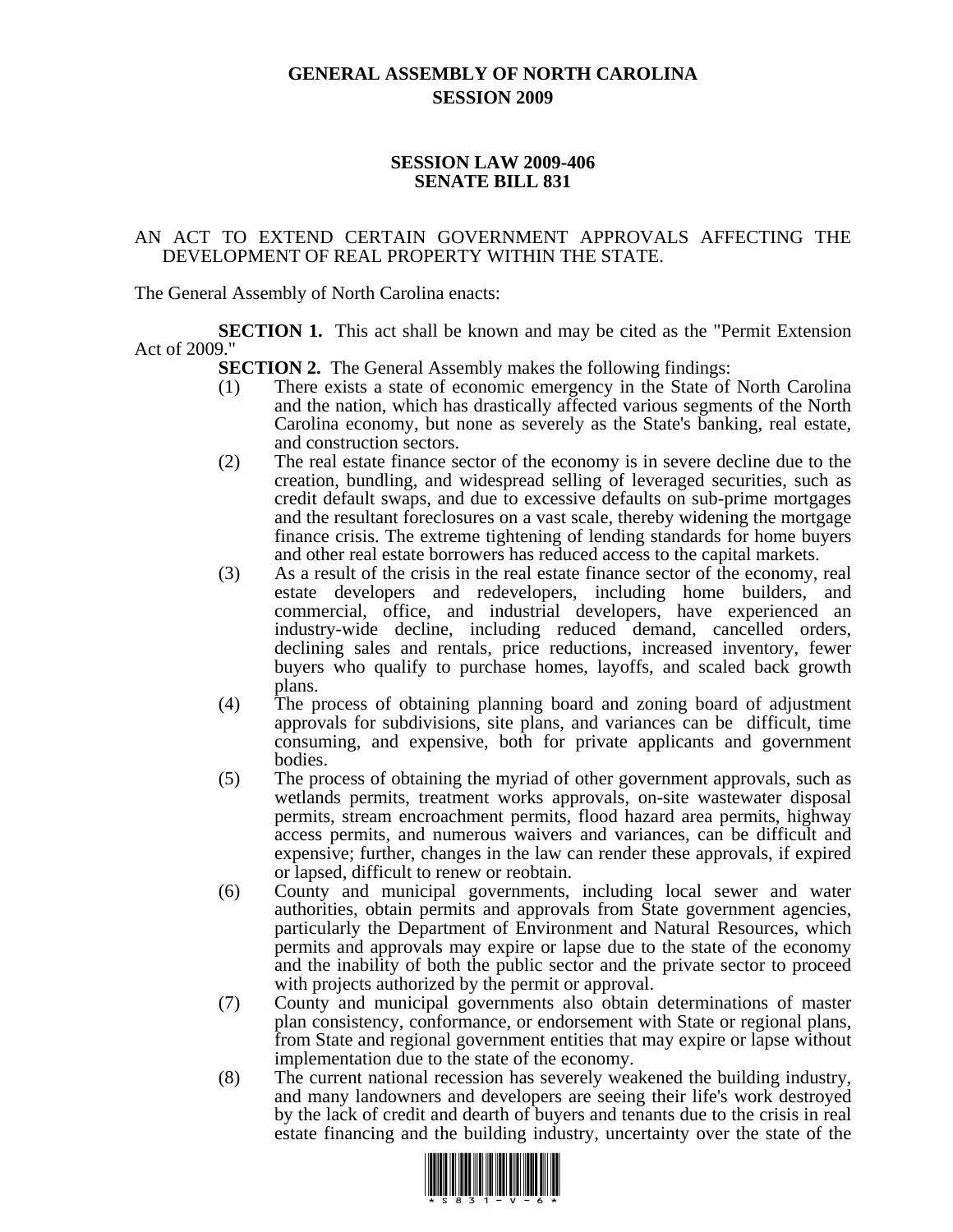economy, and increasing levels of unemployment in the construction industry.

- (9) The construction industry and related trades are sustaining severe economic losses, and the lapsing of government development approvals would exacerbate, if not addressed, those losses.
- (10) Financial institutions that lent money to property owners, builders, and developers are experiencing erosion of collateral and depreciation of their assets as permits and approvals expire, and the extension of these permits and approvals is necessary to maintain the value of the collateral and the solvency of financial institutions throughout the State.
- (11) Due to the current inability of builders and their purchasers to obtain financing under existing economic conditions, more and more once-approved permits are expiring or lapsing, and, as these approvals lapse, lenders must reappraise and thereafter substantially lower real estate valuations established in conjunction with approved projects, thereby requiring the reclassification of numerous loans, which, in turn, affects the stability of the banking system and reduces the funds available for future lending, thus creating more severe restrictions on credit and leading to a vicious cycle of default.
- (12) As a result of the continued downturn of the economy and the continued expiration of approvals that were granted by State and local governments, it is possible that thousands of government actions will be undone by the passage of time.
- (13) Obtaining an extension of an approval pursuant to existing statutory or regulatory provisions can be both costly in terms of time and financial resources and insufficient to cope with the extent of the present financial conditions; moreover, the costs imposed fall on the public as well as the private sector.
- (14) It is the purpose of this act to prevent the wholesale abandonment of already approved projects and activities due to the present unfavorable economic conditions by tolling the term of these approvals for a finite period of time as the economy improves, thereby preventing a waste of public and private resources.
- **SECTION 3.** Definitions. As used in this act, the following definitions apply:
- (1) Development approval. Any of the following approvals issued by the State, any agency or subdivision of the State, or any unit of local government, regardless of the form of the approval, that are for the development of land or for the provision of water or wastewater services by a government entity:
	- a. Any detailed statement by a State agency under G.S. 113A-4.
	- b. Any detailed statement submitted by a special purpose unit of government or a private developer of a major development project under G.S. 113A-8.
	- c. Any finding of no significant impact prepared by a State agency under Article 1 of Chapter 113A of the General Statutes.
	- d. Any approval of an erosion and sedimentation control plan granted by a local government or by the North Carolina Sedimentation Control Commission under Article 4 of Chapter 113A of the General Statutes.
	- e. Any permit for major development or minor development, as defined in G.S. 113A-118, or any other permit issued under the Coastal Area Management Act (CAMA), Part 4 of Article 7 of Chapter 113A of the General Statutes.
	- f. Any water or wastewater permit issued under Article 10 or Article 11 of Chapter 130A of the General Statutes.
	- g. Any building permit issued under Article 9 of Chapter 143 of the General Statutes.
	- h. Any nondischarge or extension permit issued under Part 1 of Article 21 of Chapter 143 of the General Statutes.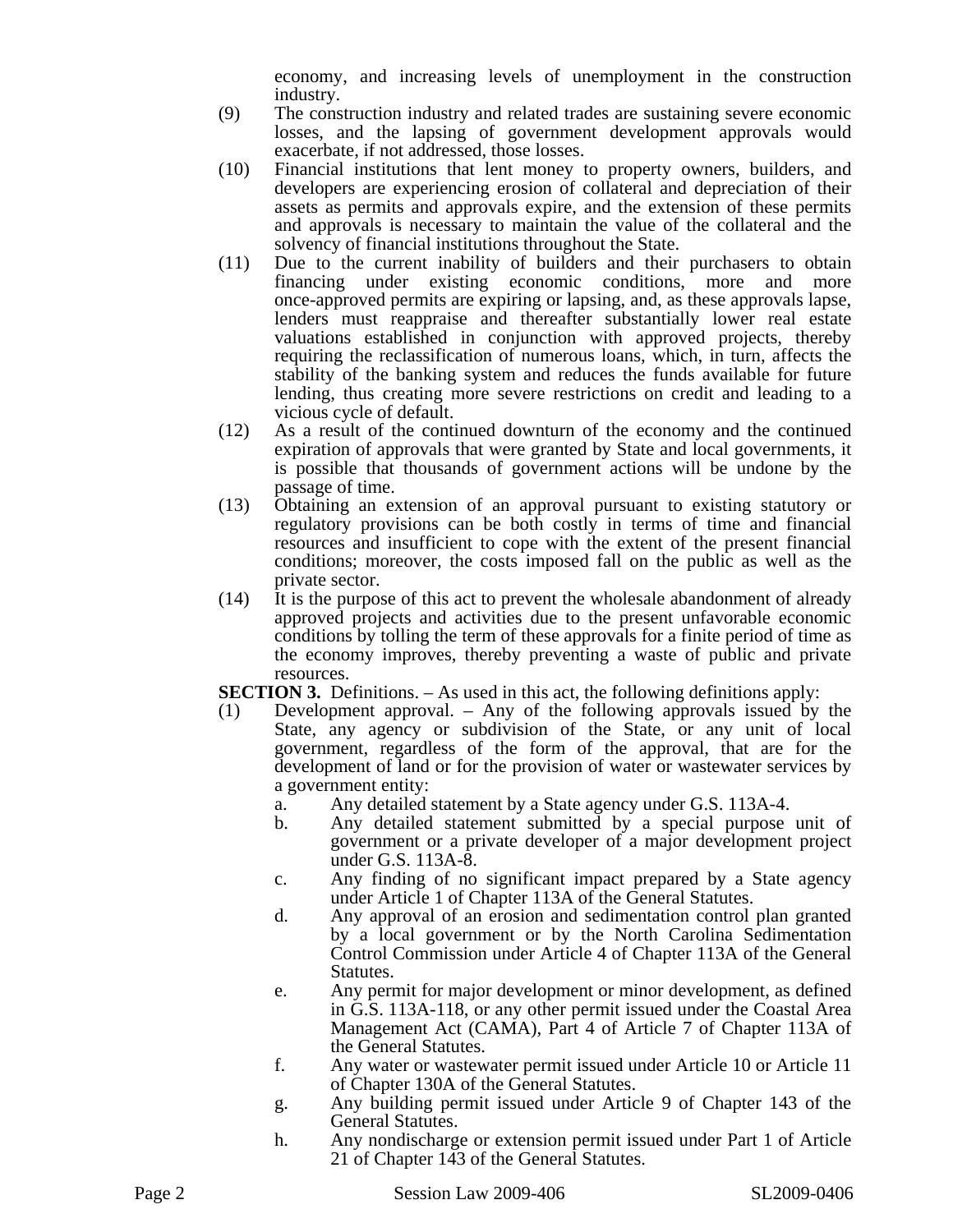- i. Any stream origination certifications issued under Article 21 of Chapter 143 of the General Statutes.
- j. Any water quality certification under Article 21 of Chapter 143 of the General Statutes.
- k. Any air quality permit issued by the Environmental Management Commission under Article 21B of Chapter 143 of the General Statutes.
- l. Any approval by a county of sketch plans, preliminary plats, plats regarding a subdivision of land, a site specific development plan or a phased development plan, a development permit, or a building permit under Article 18 of Chapter 153A of the General Statutes.
- m. Any approval by a city of sketch plans, preliminary plats, plats regarding a subdivision of land, a site specific development plan or a phased development plan, a development agreement, or a building permit under Article 19 of Chapter 160A of the General Statutes.
- n. Any certificate of appropriateness issued by a preservation commission of a city under Part 3C of Article 19 of Chapter 160A of the General Statutes.
- (2) Development. The division of a parcel of land into two or more parcels, the construction, reconstruction, conversion, structural alteration, relocation, or enlargement of any building or other structure or facility, or any grading, soil removal or relocation, excavation or landfill, or any use or change in the use of any building or other structure or land or extension of the use of land.

**SECTION 4.** For any development approval that is current and valid at any point during the period beginning January 1, 2008, and ending December 31, 2010, the running of the period of the development approval and any associated vested right under G.S. 153A-344.1 or G.S. 160A-385.1 is suspended during the period beginning January 1, 2008, and ending December 31, 2010.

**SECTION 5.** This act shall not be construed or implemented to:

- (1) Extend any permit or approval issued by the United States or any of its agencies or instrumentalities.
- (2) Extend any permit or approval for which the term or duration of the permit or approval is specified or determined pursuant to federal law.
- (3) Shorten the duration that any development approval would have had in the absence of this act.
- (4) Prohibit the granting of such additional extensions as are provided by law.
- (5) Affect any administrative consent order issued by the Department of Environment and Natural Resources in effect or issued at any time from the effective date of this act to December 31, 2010.
- (6) Affect the ability of a government entity to revoke or modify a development approval pursuant to law.
- (7) Modify any requirement of law that is necessary to retain federal delegation by the State of the authority to implement a federal law or program.

**SECTION 6.** Within 30 days after the effective date of this act, each agency or subdivision of the State to which this act applies shall place a notice in the North Carolina Register listing the types of development approvals that the agency or subdivision issues and noting the extension provided in this act. This section does not apply to units of local government.

**SECTION 7.** The provisions of this act shall be liberally construed to effectuate the purposes of this act.